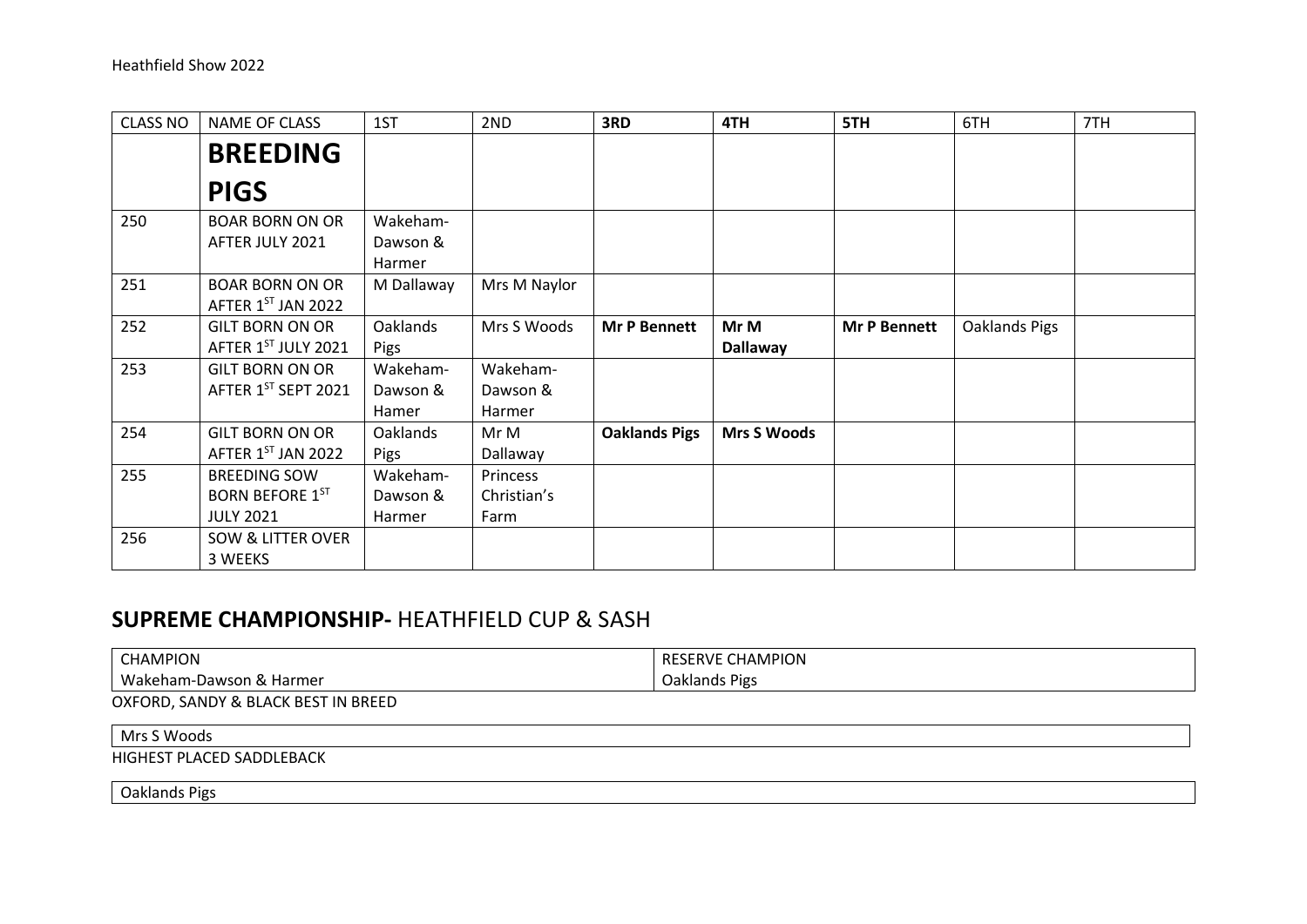| <b>CLASS</b><br><b>NO</b> | NAME OF CLASS                   | 1ST           | 2ND           | 3RD                                   | 4TH | 5TH | 6TH | 7 <sup>TH</sup> |
|---------------------------|---------------------------------|---------------|---------------|---------------------------------------|-----|-----|-----|-----------------|
|                           | <b>OPEN</b>                     |               |               |                                       |     |     |     |                 |
|                           | <b>CLASS</b>                    |               |               |                                       |     |     |     |                 |
|                           |                                 |               |               |                                       |     |     |     |                 |
| 257                       | SMALL HOLDERS PIG<br>OF ANY AGE | Miss P Naylor | Miss P Naylor | <b>HMP East</b><br><b>Sutton Park</b> |     |     |     |                 |

| <b>CLASS</b><br><b>NO</b> | <b>NAME OF CLASS</b> | 1ST              | 2ND               | 3RD          | 4TH                     | 5TH                     | 6TH | 7 <sup>TH</sup> |
|---------------------------|----------------------|------------------|-------------------|--------------|-------------------------|-------------------------|-----|-----------------|
|                           | <b>YOUNG</b>         |                  |                   |              |                         |                         |     |                 |
|                           | <b>HANDLER</b>       |                  |                   |              |                         |                         |     |                 |
|                           | <b>PIG CLASS</b>     |                  |                   |              |                         |                         |     |                 |
| 258                       | 6-10 YEARS           | Phoebe<br>Naylor | George<br>Sargent | Peter Naylor | Saint Ronan's<br>School | Saint Ronan's<br>School |     |                 |
| 259                       | 11-16 YEARS          |                  |                   |              |                         |                         |     |                 |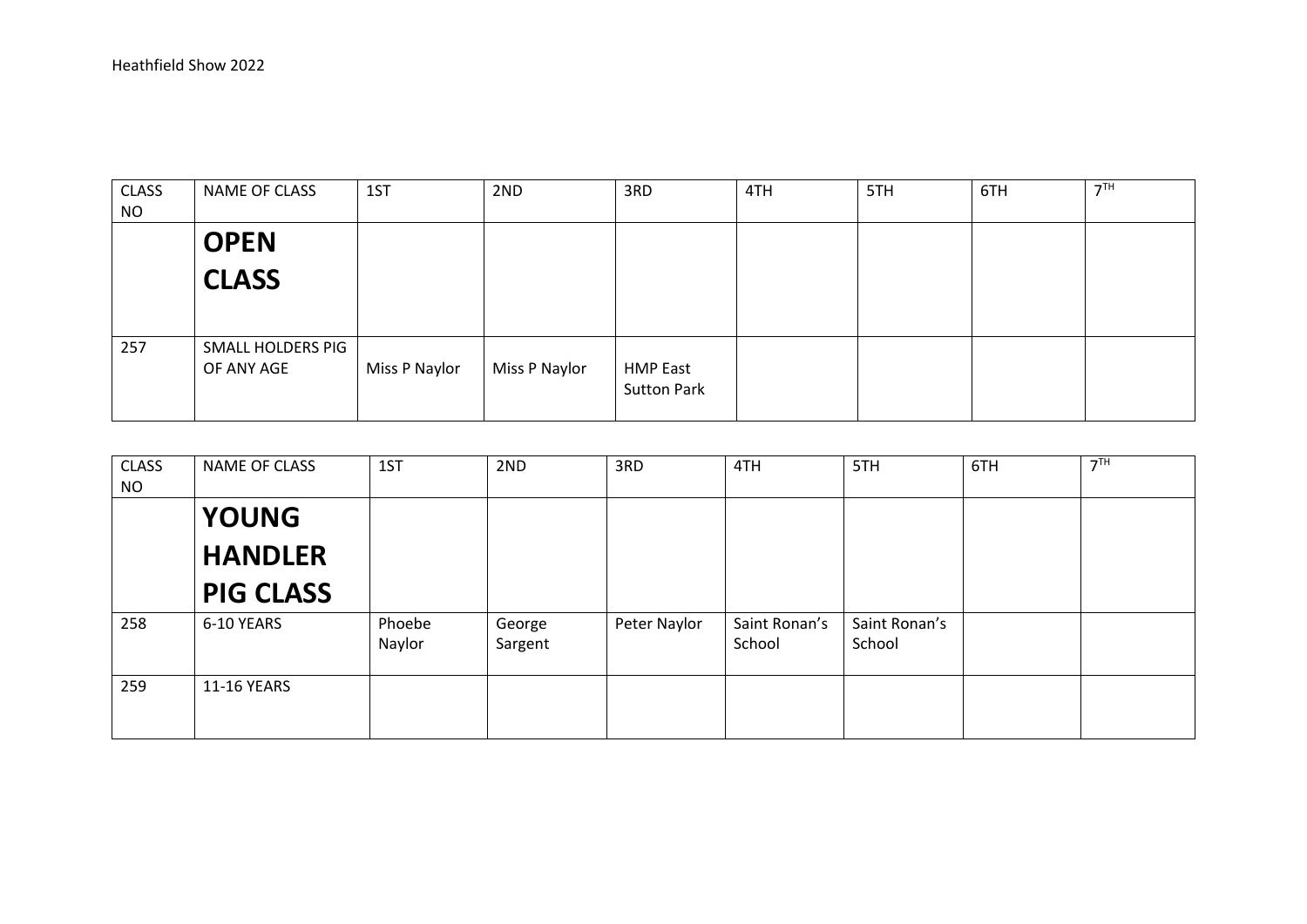| <b>CLASS NO</b> | <b>NAME OF ENTRANT</b> | 1ST                | 2ND                | 3RD                | 4TH                | 5TH | 6TH | 7 <sup>TH</sup> |
|-----------------|------------------------|--------------------|--------------------|--------------------|--------------------|-----|-----|-----------------|
|                 | <b>COMMERCIAL</b>      |                    |                    |                    |                    |     |     |                 |
|                 | <b>PIGS</b>            |                    |                    |                    |                    |     |     |                 |
| 260             | PAIR OF PORK 110-      | Mr D Harris        | Princess           | <b>HMP East</b>    |                    |     |     |                 |
|                 | 140KG                  |                    | Christian's        | <b>Sutton Park</b> |                    |     |     |                 |
|                 |                        |                    | Trust              |                    |                    |     |     |                 |
| 261             | SINGLE PORK PIG 55-    | Princess           | <b>HMP East</b>    | <b>HMP East</b>    |                    |     |     |                 |
|                 | 70KG                   | Christian's        | <b>Sutton Park</b> | <b>Sutton Park</b> |                    |     |     |                 |
|                 |                        | Trust              |                    |                    |                    |     |     |                 |
| 262             | PAIR OF CUTTER 141-    | <b>HMP East</b>    | Princess           | <b>HMP East</b>    |                    |     |     |                 |
|                 | 170KG                  | <b>Sutton Park</b> | Christian's        | <b>Sutton Park</b> |                    |     |     |                 |
|                 |                        |                    | Trust              |                    |                    |     |     |                 |
| 263             | SINGLE CUTTER PIG 75-  | <b>HMP East</b>    | Princess           | <b>HMP East</b>    | <b>HMP East</b>    |     |     |                 |
|                 | 85KG                   | <b>Sutton Park</b> | Christian's        | <b>Sutton Park</b> | <b>Sutton Park</b> |     |     |                 |
|                 |                        |                    | Trust              |                    |                    |     |     |                 |

## CHAMPION COMMERCIAL PIG

| <b>CHAMPION</b>                       | . CHAMPION<br>RESERVE           |
|---------------------------------------|---------------------------------|
| <b>HMP</b><br>: Sutton Park<br>cast s | Princess<br>: Christian's Trust |

## THE ANN PETFIELD MEMORIAL TROPHY